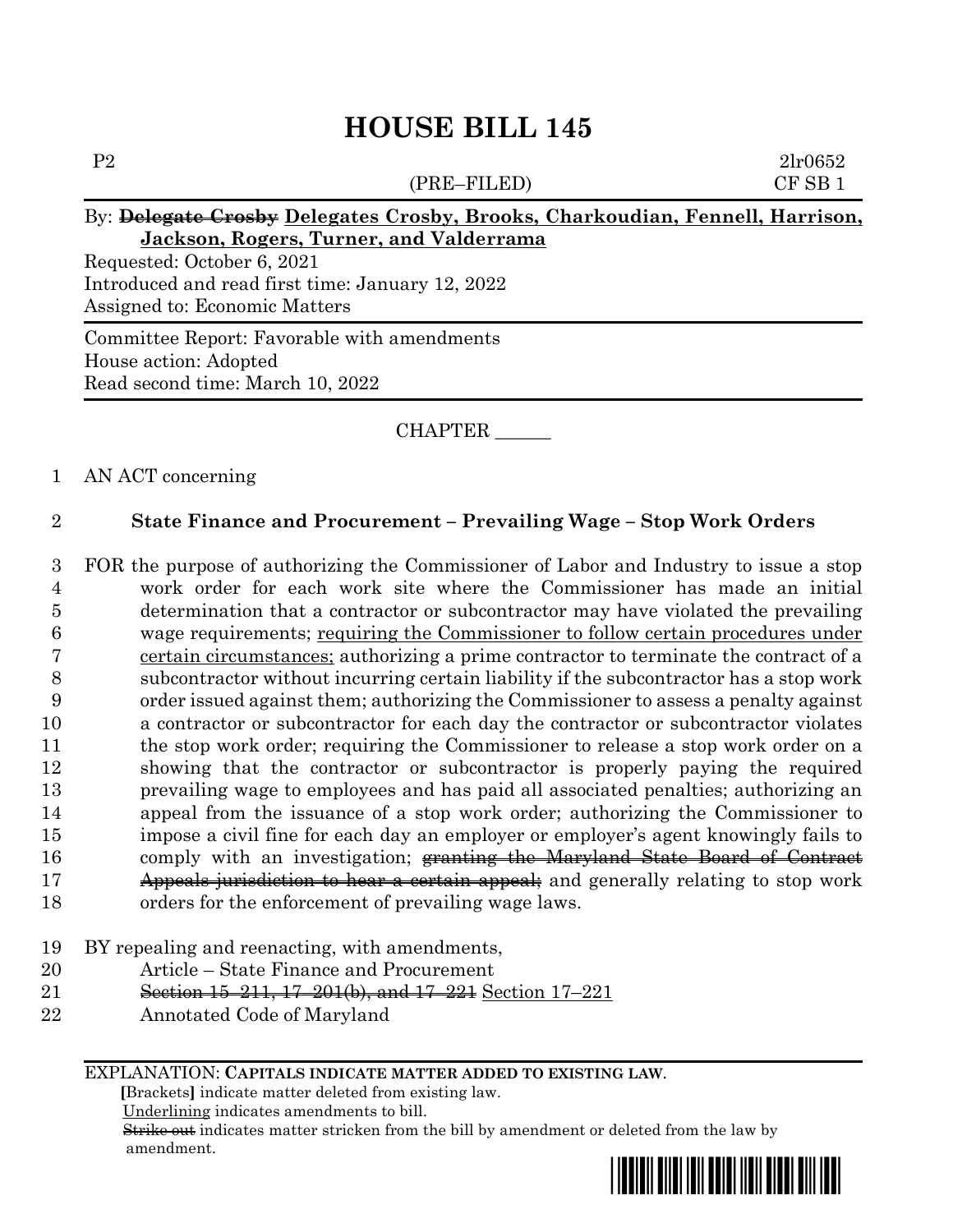| 1                                  | (2021 Replacement Volume)                                                                                                                                                                                                                           |  |  |  |  |
|------------------------------------|-----------------------------------------------------------------------------------------------------------------------------------------------------------------------------------------------------------------------------------------------------|--|--|--|--|
| $\overline{2}$<br>3<br>4<br>5<br>6 | BY repealing and reenacting, without amendments,<br>Article – State Finance and Procurement<br>Section 17–201(a), $(b)$ , $(c)$ , $(f)$ , $(g)$ , and $(h)$<br>Annotated Code of Maryland<br>(2021 Replacement Volume)                              |  |  |  |  |
| 7<br>8<br>9<br>10<br>11            | <b>BY</b> adding to<br>Article – State Finance and Procurement<br>Section $17 - 201(b)$<br>Annotated Code of Maryland<br>(2021 Replacement Volume)                                                                                                  |  |  |  |  |
| 12<br>13                           | SECTION 1. BE IT ENACTED BY THE GENERAL ASSEMBLY OF MARYLAND,<br>That the Laws of Maryland read as follows:                                                                                                                                         |  |  |  |  |
| 14                                 | <b>Article - State Finance and Procurement</b>                                                                                                                                                                                                      |  |  |  |  |
| 15                                 | $\frac{15-211}{2}$                                                                                                                                                                                                                                  |  |  |  |  |
| 16<br>17                           | The Appeals Board shall have jurisdiction to hear and decide all appeals<br>$\left( a\right)$<br>arising from the final action of a unit.                                                                                                           |  |  |  |  |
| 18<br>19                           | on a protest relating to the formation of a procurement contract,<br>$\leftrightarrow$<br>including a violation of § 13-212.1 of this article; or                                                                                                   |  |  |  |  |
| 20<br>21                           | except for a contract claim relating to a lease of real property, on a<br>$\left(\frac{2}{2}\right)$<br>contract claim by a contractor or a unit concerning:                                                                                        |  |  |  |  |
| 22                                 | $\leftrightarrow$<br><del>breach;</del>                                                                                                                                                                                                             |  |  |  |  |
| 23                                 | performance;<br>$\overline{(\mathbf{H})}$                                                                                                                                                                                                           |  |  |  |  |
| 24                                 | modification; or<br>$\overline{(\overline{iii})}$                                                                                                                                                                                                   |  |  |  |  |
| 25                                 | termination.<br>$\left(\frac{1}{2}V\right)$                                                                                                                                                                                                         |  |  |  |  |
| 26<br>27<br>28<br>29               | <del>THE APPEALS BOARD SHALL HAVE JURISDICTION TO HEAR AND DECIDE</del><br>$\bigoplus$<br>AN APPEAL ARISING FROM A DECISION OF THE COMMISSIONER OF LABOR AND<br>INDUSTRY TO ISSUE A STOP WORK ORDER IN ACCORDANCE WITH § 17-221 OF THIS<br>ARTICLE. |  |  |  |  |
| 30                                 | A decision of the Appeals Board is final, subject to any judicial review.<br>$\Theta$                                                                                                                                                               |  |  |  |  |
| 31                                 | $17 - 201.$                                                                                                                                                                                                                                         |  |  |  |  |

**HOUSE BILL 145**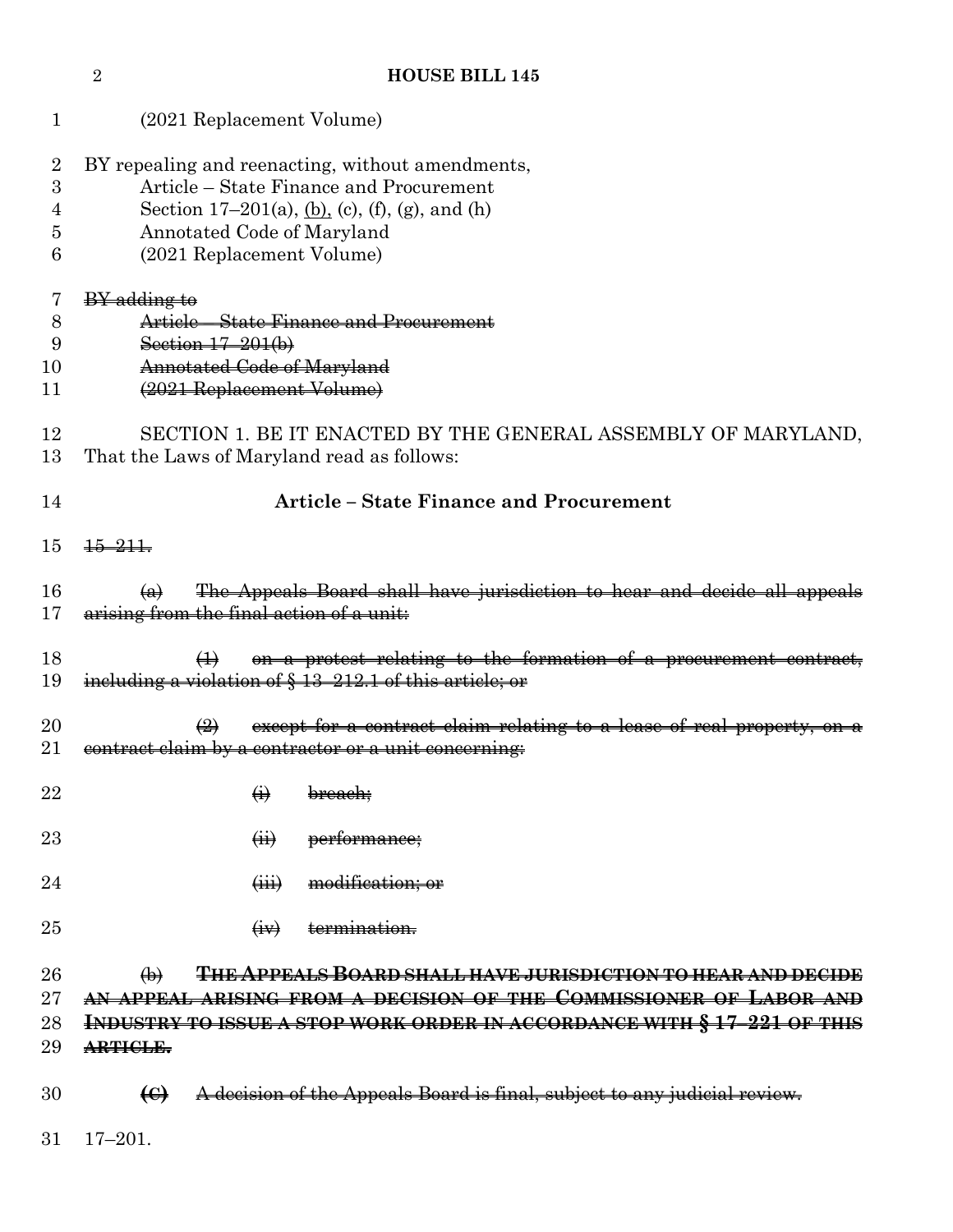#### **HOUSE BILL 145** 3

 (a) In this subtitle, unless the context indicates otherwise, the following words have the meanings indicated.

# **(B) "APPEALS BOARD" MEANS THE MARYLAND STATE BOARD OF CONTRACT APPEALS.**

- **[(**b)**] (B–1)** "Apprentice" means an individual who:
- (1) is at least 16 years old;

 (2) has signed with an employer or employer's agent, an association of employers, an organization of employees, or a joint committee from both, an agreement including a statement of:

- 
- (i) the trade, craft, or occupation that the individual is learning; and
- 
- (ii) the beginning and ending dates of the apprenticeship; and

 (3) is registered in a program of the Council or the Office of Apprenticeship of the United States Department of Labor.

- (c) "Commissioner" means:
- (1) the Commissioner of Labor and Industry;
- (2) the Deputy Commissioner of Labor and Industry; or
- (3) an authorized representative of the Commissioner.

 (f) (1) "Employee" means an apprentice or worker employed by a contractor or subcontractor under a public work contract.

(2) "Employee" does not include an individual employed by a public body.

- (g) (1) "Locality" means the county in which the work is to be performed.
- (2) If the public work is located within 2 or more counties, the locality includes all counties in which the public work is located.
- (h) "Prevailing wage rate" means the hourly rate of wages paid in the locality as determined by the Commissioner under § 17–208 of this subtitle.
- 17–221.
- (a) Each public body that awards a public work contract shall: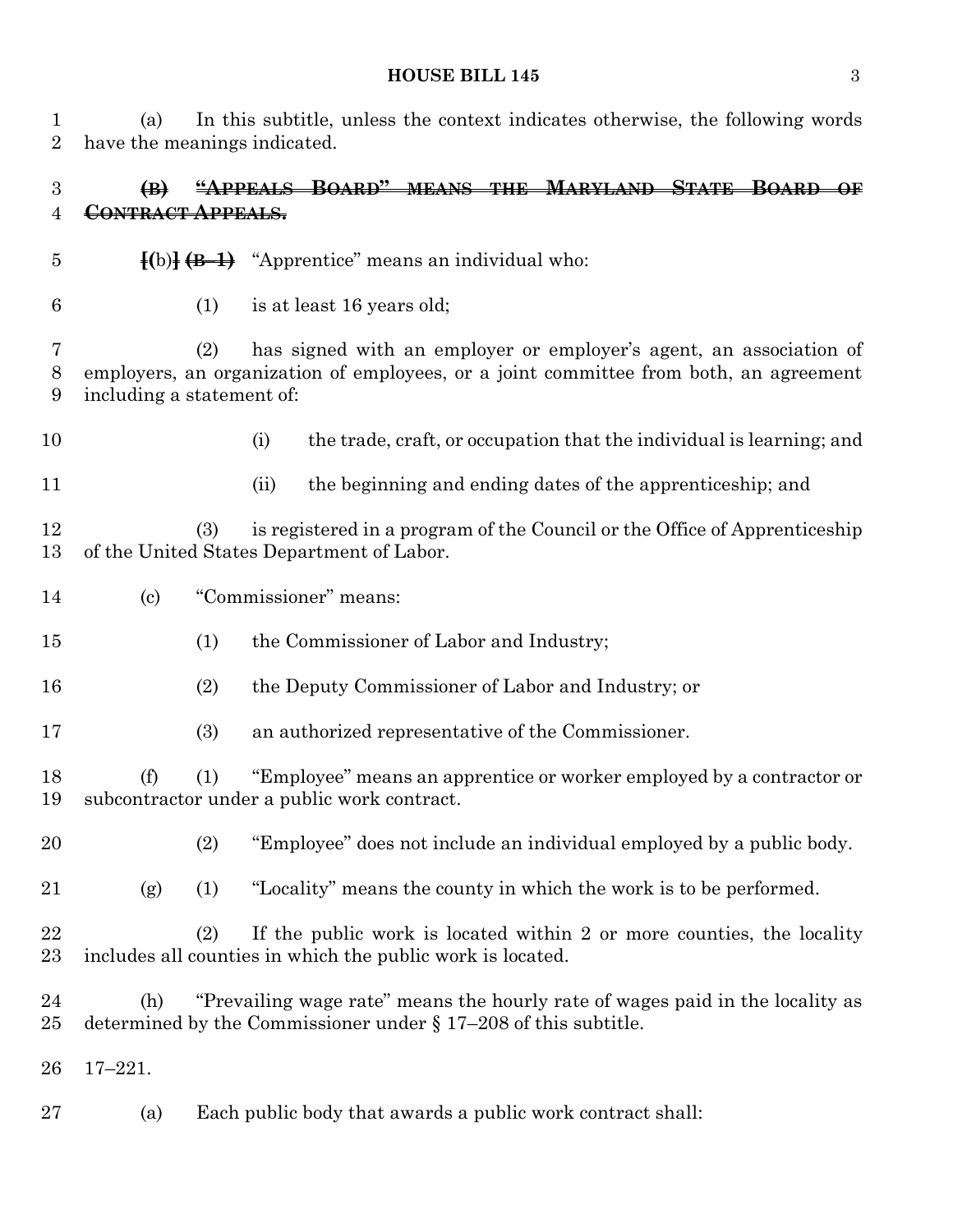#### **HOUSE BILL 145**

 (1) take cognizance of a complaint of a violation of this subtitle committed in the course of performance of the public work contract; and (2) when making payments to the contractor, withhold any amount that the contractor owes to its employees or the public body as a result of the violation. (b) (1) The Commissioner shall **PROMPTLY** institute an investigation as necessary to determine compliance with this subtitle and regulations adopted under this subtitle **WHEN THE COMMISSIONER: (I) RECEIVES A COMPLAINT OF A VIOLATION OF THIS SUBTITLE; AND (II) IS OTHERWISE MADE AWARE OF A POSSIBLE VIOLATION OF THIS SUBTITLE**. (2) **[**The Commissioner promptly shall investigate a complaint of a violation of this subtitle. (3)**]** Any written or oral complaint or statement made by an employee is confidential and may not be disclosed to the employer without the consent of the employee. (c) A contractor or subcontractor subject to an investigation under this section shall allow the Commissioner**, DURING NORMAL WORKING HOURS,** to observe work being performed at the site of a public work project, to interview employees, and to review books and records, to determine: 20 (1) the correctness of each classification; (2) the ratio of apprentices to mechanics; and (3) payment of straight and overtime prevailing wage rates as required under the public work contract. (d) **(1)** If, after investigation, the Commissioner determines that a provision of this subtitle may have been violated, the Commissioner immediately shall notify the public body. **[**(e) (1)**] (2)** On notification, the public body shall withhold from payment due the contractor or subcontractor an amount sufficient to: (i) pay each employee of the contractor or subcontractor the full amount of wages due under this subtitle; and (ii) satisfy a liability of a contractor for liquidated damages as 32 provided in  $\S 17-222(a)$  of this subtitle, pending a final determination.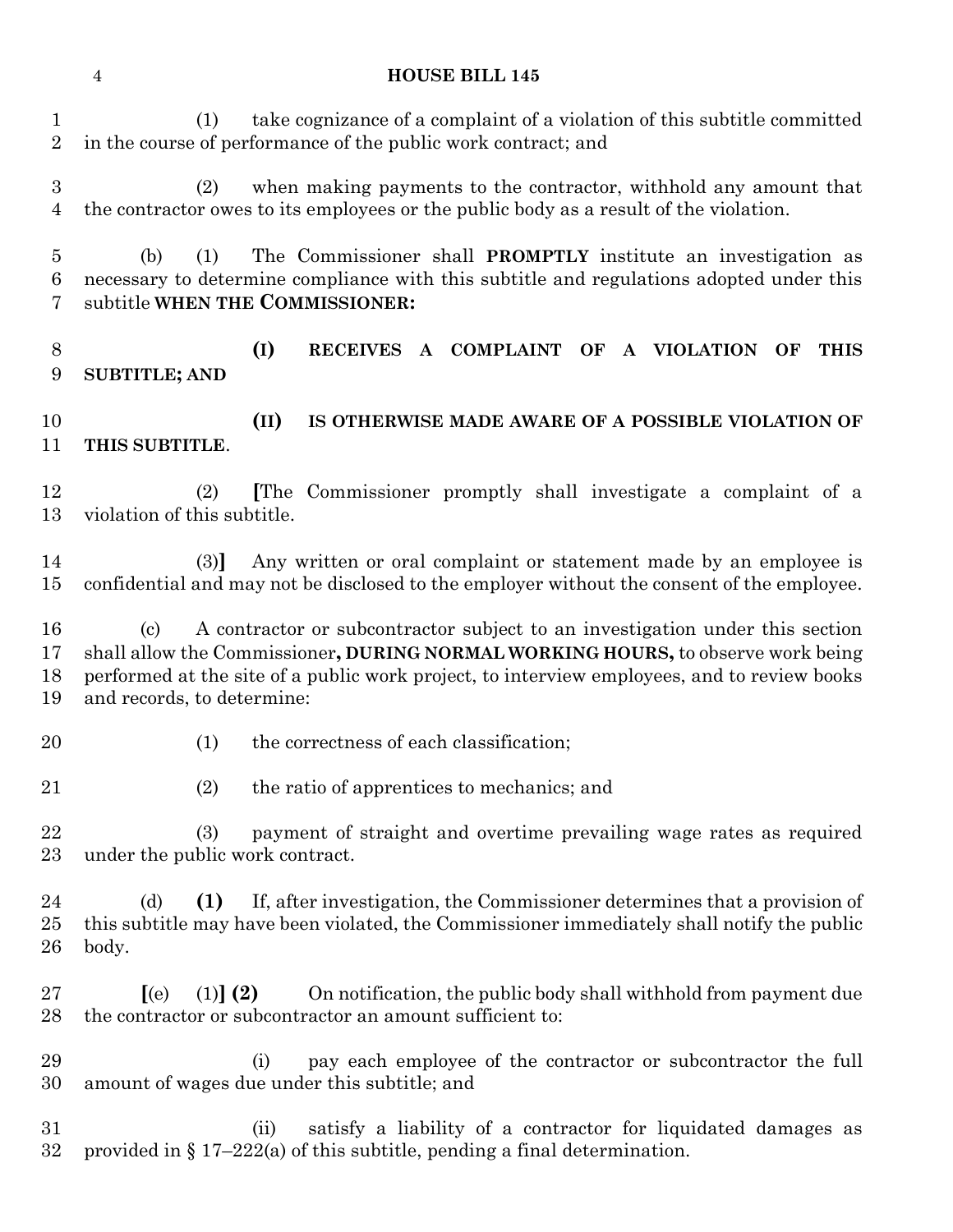**HOUSE BILL 145** 5

 **[**(2)**] (3)** If a subcontractor is responsible for a violation of this subtitle, the contractor:

 (i) may withhold from payment to the subcontractor an amount equal to the amount withheld from the contractor under paragraph **[**(1)**] (2)** of this subsection; or

 (ii) if payment has been made to the subcontractor, may sue to recover that amount.

 **(E) (1) (I) IF, AFTER INVESTIGATION, THE COMMISSIONER MAKES AN INITIAL DETERMINATION THAT A CONTRACTOR OR SUBCONTRACTOR MAY HAVE VIOLATED THE REQUIREMENT TO PAY THE PREVAILING WAGE RATE UNDER THIS SUBTITLE, THE COMMISSIONER IMMEDIATELY MAY ISSUE A STOP WORK ORDER TO CEASE ALL BUSINESS OPERATIONS AT EVERY SITE WHERE A VIOLATION OCCURRED AND SHALL:**

 **1. NOTIFY THE CONTRACTOR OR SUBCONTRACTOR OF THE VIOLATION, TO INCLUDE A STATEMENT OF FACTS DISCLOSED IN THE INVESTIGATION;**

 **2. MEET WITH THE CONTRACTOR OR SUBCONTRACTOR WITHIN 48 HOURS OF ISSUING THE STOP WORK ORDER; AND**

 **3. PROVIDE THE CONTRACTOR A REASONABLE TIMEFRAME, AS DETERMINED BY THE COMMISSIONER, TO RESOLVE THE VIOLATION.**

 **(II) THE COMMISSIONER MAY ISSUE THE STOP WORK ORDER EVEN IF THE COMMISSIONER HAS REFERRED THE MATTER TO THE ATTORNEY GENERAL OR ANOTHER APPROPRIATE AUTHORITY FOR INVESTIGATION OR PROSECUTION.**

 **(2) IF A STOP WORK ORDER IS ISSUED AGAINST A SUBCONTRACTOR,: THE PRIME CONTRACTOR ON THE CONTRACT MAY TERMINATE THE CONTRACT WITH THE SUBCONTRACTOR WITHOUT INCURRING LIABILITY FOR DAMAGES RESULTING FROM THE TERMINATION.**

 **(I) THE PRIME CONTRACTOR ON THE CONTRACT MAY NOT TERMINATE THE CONTRACT WITH THE SUBCONTRACTOR UNTIL 48 HOURS AFTER THE MEETING BETWEEN THE COMMISSIONER AND THE SUBCONTRACTOR;**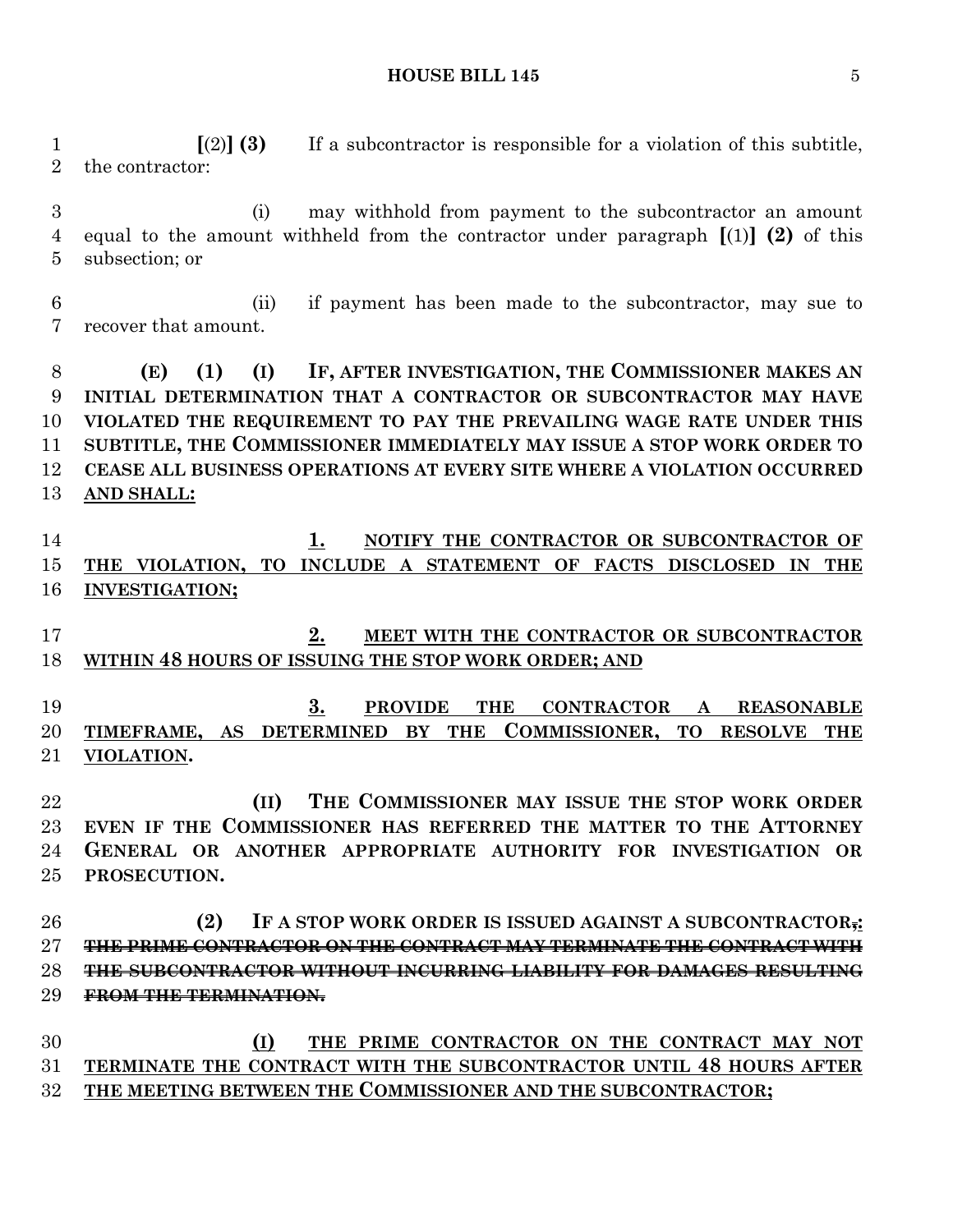|                | $\,6\,$<br><b>HOUSE BILL 145</b>                                                                                                  |
|----------------|-----------------------------------------------------------------------------------------------------------------------------------|
| 1              | (II)<br><b>THE</b><br>PRIME CONTRACTOR MAY NOT TERMINATE<br><b>THE</b>                                                            |
| $\overline{2}$ | CONTRACT WITH THE SUBCONTRACTOR IF THE VIOLATION HAS BEEN RESOLVED;                                                               |
| 3              | AND                                                                                                                               |
| 4              | PRIME CONTRACTOR MAY NOT INCUR ANY CIVIL<br>(III)<br>THE                                                                          |
| 5              | LIABILITY FOR DAMAGES TO THE SUBCONTRACTOR WHOSE CONTRACT WAS                                                                     |
| 6              | TERMINATED, OTHER SUBCONTRACTORS AFFECTED BY THE TERMINATION, OR ANY                                                              |
| 7              | PUBLIC BODY RESULTING FROM THE TERMINATION.                                                                                       |
| 8              | THE COMMISSIONER MAY IMPOSE A PENALTY OF UP TO \$5,000<br>(3)                                                                     |
| 9              | PER DAY AGAINST A CONTRACTOR OR SUBCONTRACTOR FOR EACH DAY THE                                                                    |
| 10             | <b>CONTRACTOR OR SUBCONTRACTOR VIOLATES A STOP WORK ORDER.</b>                                                                    |
|                |                                                                                                                                   |
| 11             | (4)<br>A STOP WORK ORDER ISSUED UNDER THIS SUBSECTION SHALL:                                                                      |
| 12             | TAKE EFFECT WHEN SERVED ON THE CONTRACTOR OR<br>(I)                                                                               |
| 13             | <b>SUBCONTRACTOR; AND</b>                                                                                                         |
|                |                                                                                                                                   |
| 14             | REMAIN IN EFFECT UNTIL THE COMMISSIONER ISSUES AN<br>(II)                                                                         |
| 15             | ORDER RELEASING THE STOP WORK ORDER.                                                                                              |
| 16             | (5)<br>THE COMMISSIONER SHALL ISSUE AN ORDER RELEASING A STOP                                                                     |
| 17             | WORK ORDER ISSUED UNDER THIS SUBSECTION ON A SHOWING BY THE                                                                       |
| 18             | CONTRACTOR OR SUBCONTRACTOR THAT THE CONTRACTOR OR SUBCONTRACTOR:                                                                 |
| 19             | IS PROPERLY PAYING EMPLOYEES THE APPROPRIATE                                                                                      |
| 20             | (I)<br>PREVAILING WAGE RATE SET IN ACCORDANCE WITH THIS SUBTITLE; AND                                                             |
|                |                                                                                                                                   |
| 21             | (II)<br>HAS PAID ALL PENALTIES ASSESSED AGAINST<br><b>THE</b>                                                                     |
| 22             | CONTRACTOR OR SUBCONTRACTOR UNDER THIS SUBTITLE.                                                                                  |
| 23             | (6)<br>THE COMMISSIONER MAY INCLUDE IN THE ORDER RELEASING A                                                                      |
| 24             | STOP WORK ORDER A REQUIREMENT THAT THE CONTRACTOR OR SUBCONTRACTOR                                                                |
| 25             | COMMISSIONER DEMONSTRATING<br>PERIODIC REPORTS TO<br><b>THE</b><br><b>SUBMIT</b>                                                  |
| 26             | COMPLIANCE WITH THE REQUIREMENTS OF THIS SUBTITLE.                                                                                |
|                |                                                                                                                                   |
| $27\,$         | WITHIN 72 HOURS<br>(F)<br>(1)<br>(I)<br><b>CONTRACTOR</b><br><b>AFTER</b><br><b>OR</b><br>$\mathbf{A}$                            |
| 28             | SUBCONTRACTOR RECEIVES A STOP WORK ORDER UNDER SUBSECTION (E) OF THIS                                                             |
| 29<br>30       | SECTION, THE CONTRACTOR OR SUBCONTRACTOR MAY SUBMIT A WRITTEN APPEAL<br>TO THE APPEALS BOARD COMMISSIONER ON THE STOP WORK ORDER. |
|                |                                                                                                                                   |
| 31             | IF AN APPEAL IS NOT REQUESTED WITHIN 72 HOURS, THE<br>(II)                                                                        |
| $32\,$         | STOP WORK ORDER SHALL BECOME A FINAL ORDER OF THE COMMISSIONER.                                                                   |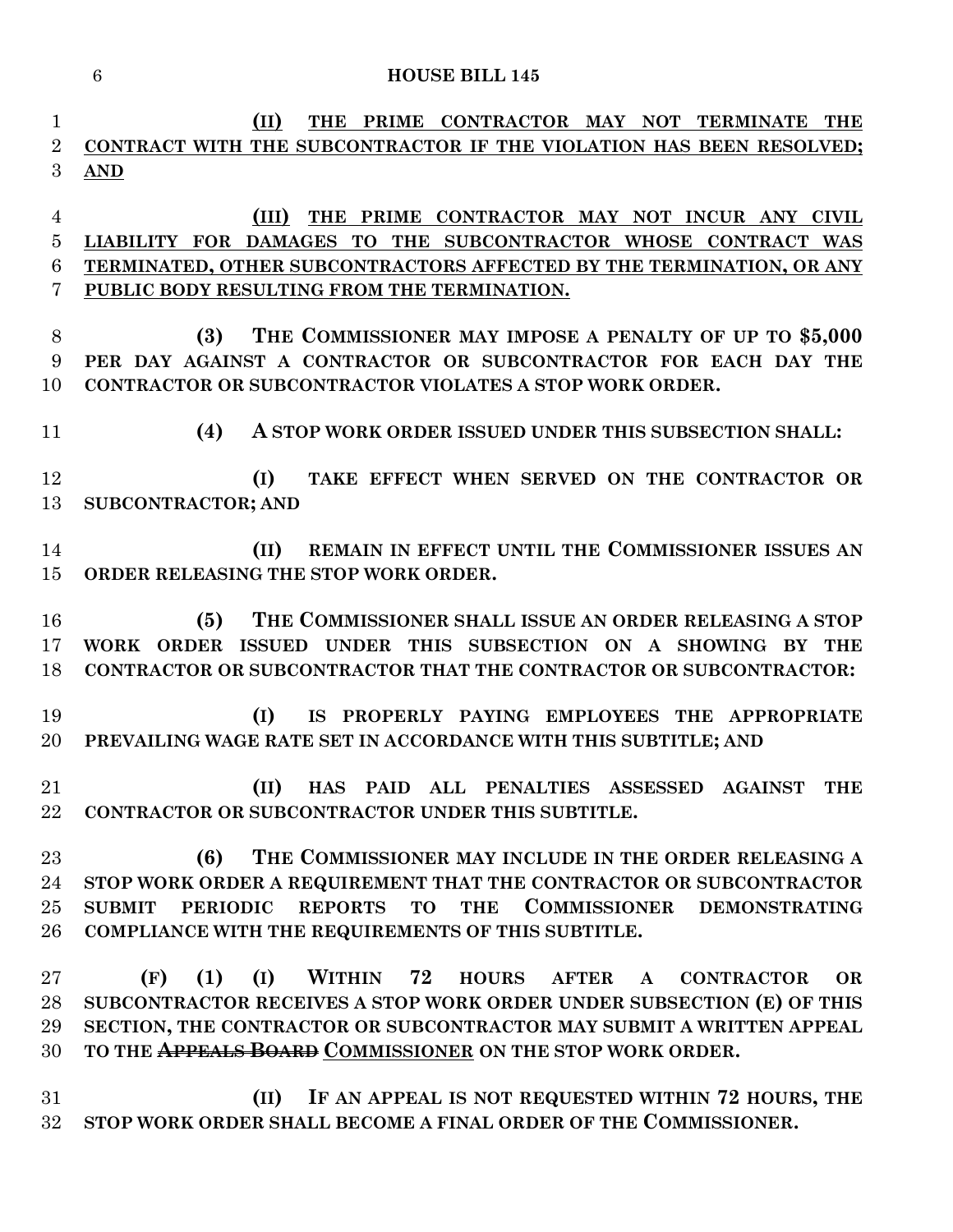**(2) THE APPEALS BOARD COMMISSIONER SHALL HOLD A HEARING WITHIN 7 DAYS AFTER RECEIVING THE WRITTEN APPEAL.**

 **(3) IF THE APPEALS BOARD COMMISSIONER DOES NOT HOLD A HEARING WITHIN 7 DAYS AFTER RECEIVING THE WRITTEN APPEAL, THE CONTRACTOR OR SUBCONTRACTOR MAY REQUEST AN ADMINISTRATIVE LAW JUDGE TO RELEASE THE ORDER.**

 **(4) (I) WITHIN 5 DAYS AFTER HOLDING A HEARING ON A STOP WORK ORDER UNDER THIS SUBSECTION, THE APPEALS BOARD COMMISSIONER SHALL ISSUE A WRITTEN DECISION ON THE APPEAL.**

**(II) THE DECISION SHALL INCLUDE:**

 **1. AN EXPLANATION OF WHY THE ORDER WAS UPHELD OR RELEASED; AND**

 **2. THE GROUNDS ON WHICH THE RESULT WAS DETERMINED.**

 **[**(f)**] (G)** The **IF AFTER INVESTIGATION, THE COMMISSIONER DETERMINES THAT A PROVISION OF THIS SUBTITLE MAY HAVE BEEN VIOLATED AND HAS NOT ISSUED A STOP WORK ORDER IN ACCORDANCE WITH SUBSECTION (E) OF THIS SECTION, THE** Commissioner shall:

 (1) issue an order for a hearing within 30 days after completing an investigation; and

- 
- (2) expeditiously conduct the hearing.

 **[**(g)**] (H)** (1) At least 10 days before the hearing, the Commissioner shall serve, personally or by mail, written notice of the hearing on all interested persons, including the public body.

- 
- (2) The notice shall include:
- (i) a statement of the facts disclosed in the investigation; and

27 (ii) the time and place of the hearing.

 **[**(h)**] (I)** (1) In conducting an investigation or hearing under this section, the Commissioner is deemed to be acting in a quasi–judicial capacity and may:

(i) issue subpoenas;